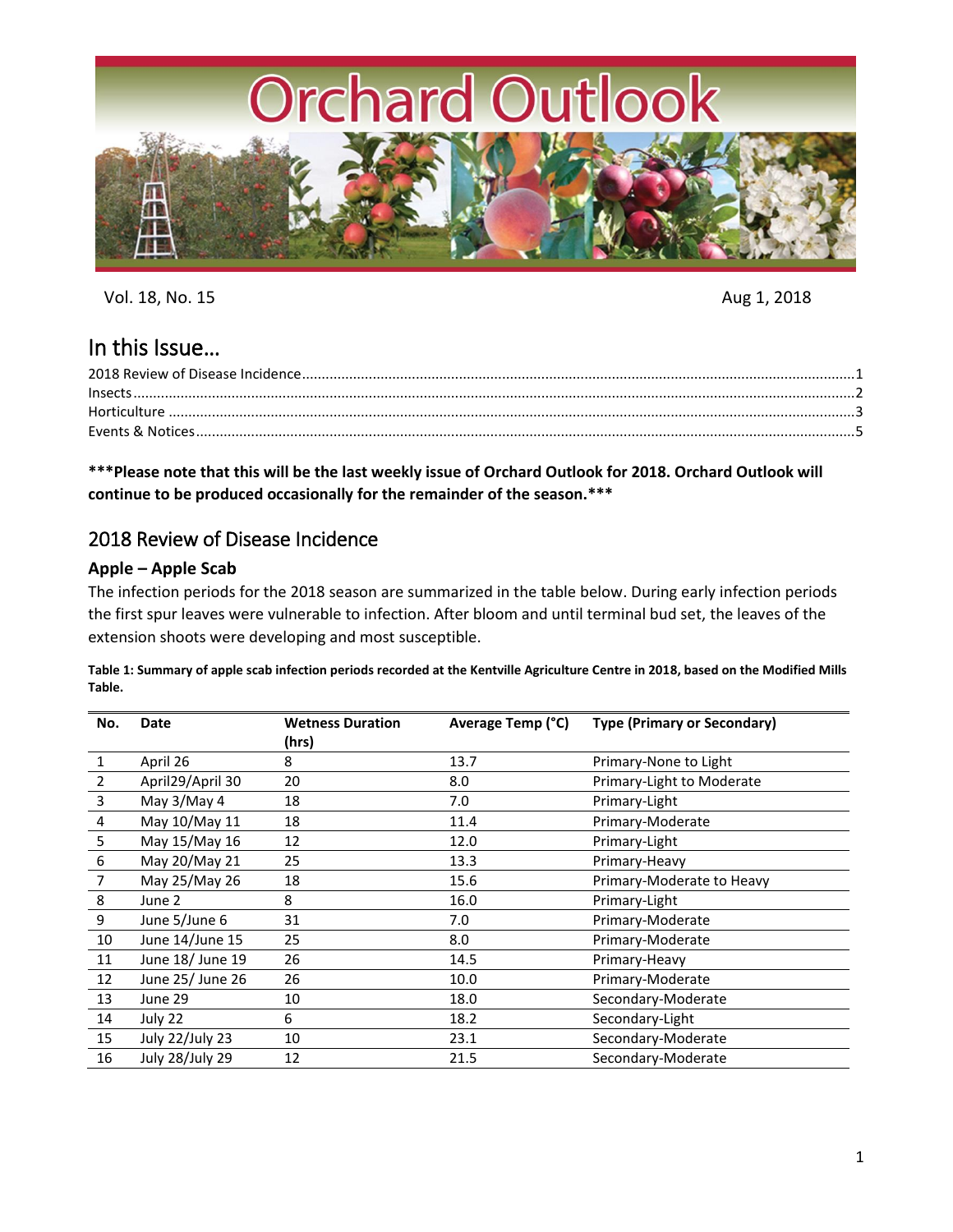## **Review of Fire Blight**

The first predicted blossom blight infection event on June 1<sup>st</sup> occurred during the peak of full bloom when many blossoms were open and vulnerable to infection. Thorough coverage of blossoms with streptomycin would have been critical to prevent infection. Some blossom blight did occur on inner canopies that did not receive adequate coverage. Symptoms of blossom blight started to appear by late June.

Thereafter, EIPs remained relatively low until they rose above 100 again on June 16<sup>th</sup> and remained high for the rest of the season. The dry weather in July was a good opportunity to remove blossoms from new plantings to prevent blossom infections.

Fire blight symptoms appeared across the Valley in several locations. Some were the result of overwintering cankers that had formed in 2017 and acted as nearby sources of bacteria. Occasionally, trees with cankers have collapsed and although the canker did not have active ooze it did test positive for fire blight. A tree that has had a fire blight infection will likely always have the fire blight bacteria among its tissues. For this reason, scion wood for nurseries should not be collected from blocks with a history of fire blight. Infected shoots and full trees have been removed throughout the season to keep inoculum levels low.

# **Review of Powdery Mildew**

The warm and humid weather has encouraged a high incidence of powdery mildew infections this year. In particular, the hot and humid weather without precipitation in periods of June and most of July allowed the fungus to spread to new growth. Powdery mildew conidia germinate in high relative humidity at temperatures between 10 to 25°C and in the absence of leaf wetting.

Powdery mildew is a recurrent problem once infections become established. Overwintering infections can lead to high levels of inoculum next season and inhibit flower bud formation and shoot growth. Powdery mildew in mature blocks will be best controlled by pruning infected branches and preventing the spread using well-timed fungicide applications next spring. On young trees and nurseries still filling space, powdery mildew protection should be maintained while terminal shoots continue to grow.

# <span id="page-1-0"></span>Insects

Insect management programs should be based on grower monitoring and/or scouting reports. Refer to th[e July](https://perennia.us4.list-manage.com/track/click?u=642ec925a6b70139cd668d4b0&id=e5c8880946&e=ded1afaffd)  [18th Orchard Outlook](https://perennia.us4.list-manage.com/track/click?u=642ec925a6b70139cd668d4b0&id=e5c8880946&e=ded1afaffd) for more information regarding green apple aphid, woolly apple aphid, apple maggot, mites, and potato leafhopper.

# **Apple Maggot**

## Recommendations:

• Significant rainfall will wash off insecticide residues that are needed to ward off apple maggot flies. Re-treatment is required after 10-14 days or cumulative rainfall of 12.5-25 mm (0.5-1 inch). Insecticide residue should generally be maintained through the end of August.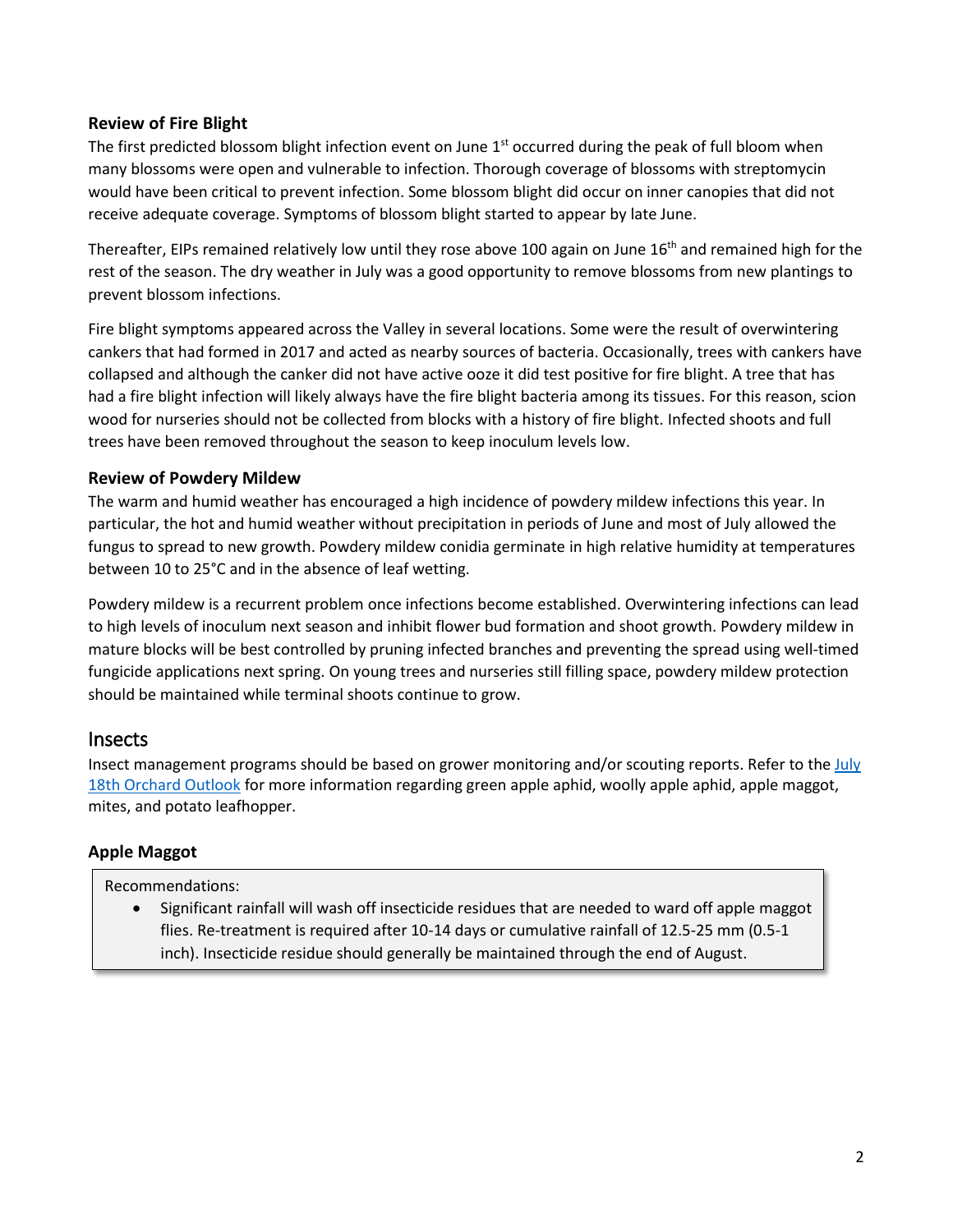# **Obliquebanded Leafroller**

### Recommendations:

- Scout your orchards or check scouting reports to see if there is a treatable population.
- According to Erika Bent, APM, the second generation of leafroller larvae were observed last week – indicating that egg hatch has begun. If needed, treatment can begin asap.
- Refer to the [Pome Fruit Management Guide](http://www.perennia.ca/wp-content/uploads/2018/04/pome-fruit-spray-guide-2018.pdf) for a list of products.

# <span id="page-2-0"></span>**Horticulture**

Refer to th[e July 18th Orchard Outlook](https://perennia.us4.list-manage.com/track/click?u=642ec925a6b70139cd668d4b0&id=e5c8880946&e=ded1afaffd) for more information regarding nurseries, site preparation, fertilizer, shoot selection, tree training, mowing, weed control, fruit thinning, and calcium sprays.

# **ReTain and Harvista Preharvest Strategies**

As August begins, the time is approaching to consider ReTain and or Harvista as harvest management tools. ReTain's active ingredient (aviglycine hydrochloride) inhibits the production of ethylene in plant tissues, delaying fruit maturity and preventing fruit drop. Potential benefits of ReTain include harvest management to delay the maturity in blocks of a single variety, improved fruit size (as fruit hangs longer on the tree), maintenance of firmness, and reduced greasiness and cracking. ReTain can also offer additional benefits including improved storage quality. However, Retain can also slow red colour development. Delays to fruit colour development can be minimized by lowering the rate of application or by delaying the harvest period.

Recommendations:

- Note that the amount of ethylene produced differs by apple variety and so the variety's response to ReTain will also differ. McIntosh is a high ethylene producing variety and the full rate is often needed 3 weeks before harvest to slow its maturity. Sensitive varieties like Gala, Jonagold and Honeycrisp produce low ethylene and are more sensitive and thus severely delayed by ReTain. The normal recommended rate in Michigan is half the rate.
- Review Philip Schwallier and Amy Irish-Brown's article at the New York State Horticultural [Society](http://nyshs.org/wp-content/uploads/2014/09/Schwallier-Pages-15-18-NYFQ-Fall-2014-Book-4.pdf) for more information.
- Consider testing ReTain or Harvista on a small block before widescale use as we do not yet have much local information on these products.
- The effectiveness of ReTain is dose-dependent and time-dependent. Later applications and smaller doses have less effect on maturity and colour development.
- ReTain applied 3-4 weeks before harvest will delay the harvest period up to 7 to 10 days.

Harvista (1-methylcyclopropene) is another product for preharvest management that was recently registered in 2017. The mode of action is different from Retain because Harvista blocks ethylene action in fruit, even after ethylene has been produced. Therefore, Harvista can act quickly to slow maturity whereas ReTain requires a timely application to fruit before ethylene escalates.

Recommendations:

- Harvista can be applied 3 to 21 days before the anticipated harvest and at a higher rate for fruit that are more advanced in maturity.
- Lower rates are recommended for biocoloured apple varieties to allow colour development to progress.
- A customized sprayer system is required for Harvista applications and will be on display during this week's orchard tour.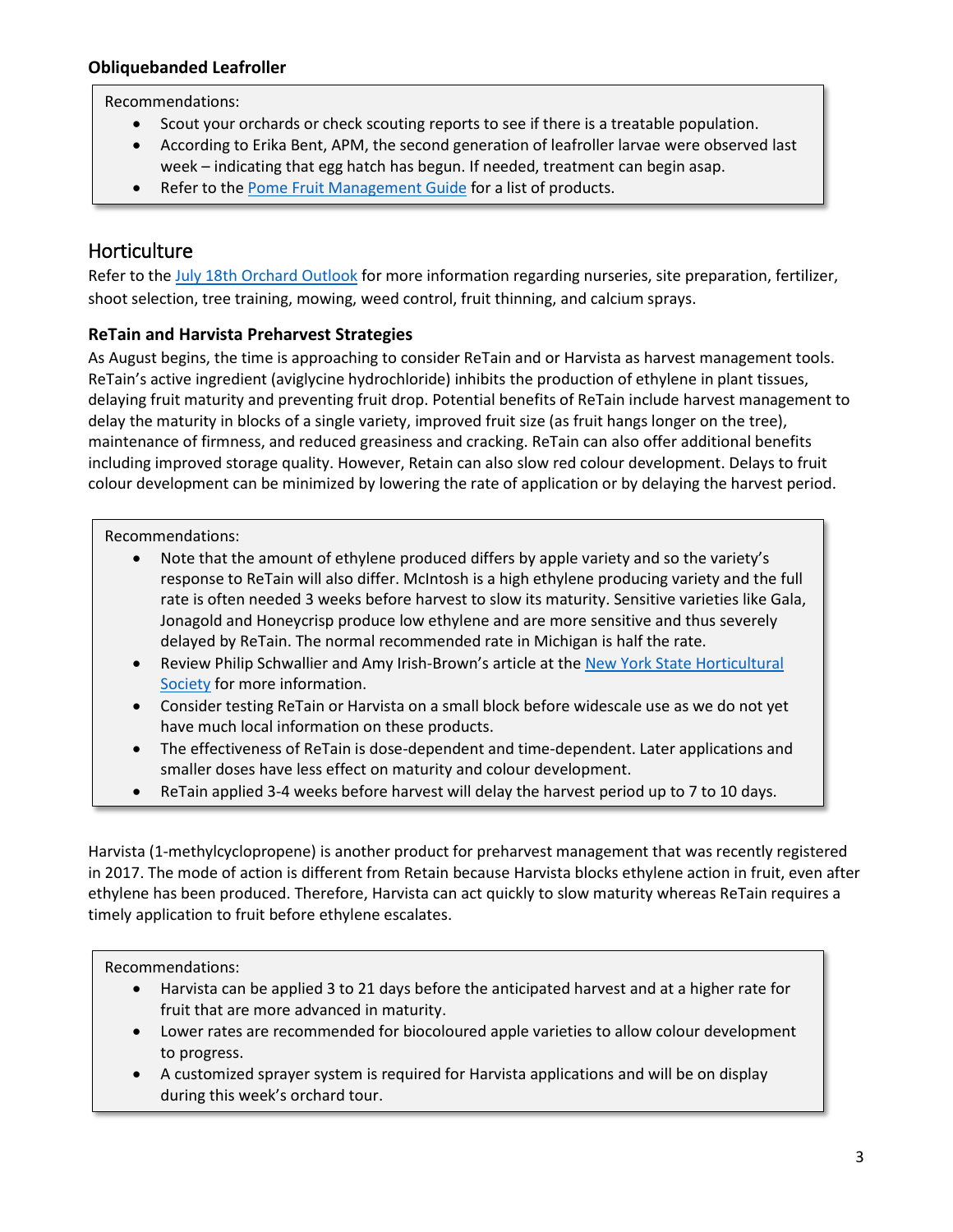# **Leaf Tissue Sampling for Nutrient Analysis**

Nutrient levels in leaf tissues change with the growing season. The desired nutrient levels for apples were based on leaves being collected once the trees have stopped growing (late July to early August in Nova Scotia). Collecting samples prior to or after the specified period may give inaccurate nutrient level readings. Annual fertilizer applications should be based on tissue analysis reports and other factors such as pruning, vegetative growth and anticipated crop load.

Recommendations:

- Collect leaves for nutrient analysis after terminal buds set on this season's extension growth. Complete sampling by mid-August.
- **The protocol:**
	- o A sample usually represents a block of orchard 1 to 2 hectares in size.
	- $\circ$  Sample 10 apple leaves from each of 10 representative trees of the same variety for a total sample size of 100 leaves. Sample from the same trees every year to limit the variation between years.
	- o Collect leaves from the mid-point of the current year's growth from all sides of the tree.
	- o Place the leaf samples in a **paper** bag.
	- $\circ$  If there are problem areas within the orchard, then sample trees in this area separately.
	- $\circ$  The leaf sample needs to be submitted as soon as possible after collection in order to obtain an accurate nutrient analysis. If the sample cannot be submitted right away, refrigerate until it can be submitted.
	- o Always label samples with the grower or farm name, mailing address, phone number, farm registration number, orchard block name, variety and sample number.
- Take an accurate sample by reviewing the guidelines:
	- o [How to take a plant tissue test](https://novascotia.ca/agri/documents/lab-services/analytical-lab-howto-planttissue.pdf)
	- o [Fruit crop tissue sampling guide](https://novascotia.ca/agri/documents/lab-services/analytical-lab-fruitcroptissue.pdf)
- For fees, contact the lab or your choice or visit the [Nova Scotia Department of Agriculture](https://novascotia.ca/agri/documents/lab-services/analytical-lab-fees.pdf)  [website.](https://novascotia.ca/agri/documents/lab-services/analytical-lab-fees.pdf)

# **Soil Sampling for Nutrient Analysis**

Collecting a soil sample from the block will provide additional information when it comes to determining fertilizer requirements. Soil samples do not need to be collected on an annual basis but should be collected at least once every three years.

Recommendations:

- Two to four soil cores should be taken at the drip line from each of the 10 trees. The soil cores should be mixed and a representative sample placed in a soil box for analysis. Soil boxes can be obtained from the NSDA office in Kentville.
- Early August is a good time to sample orchard soil unless the soil is unusually dry or recently leached by heavy rains. If the soil is too dry it is very difficult to extract full 0-15 cm (0-6") soil samples and a better sample will be obtained by waiting until light rain has moistened the topsoil.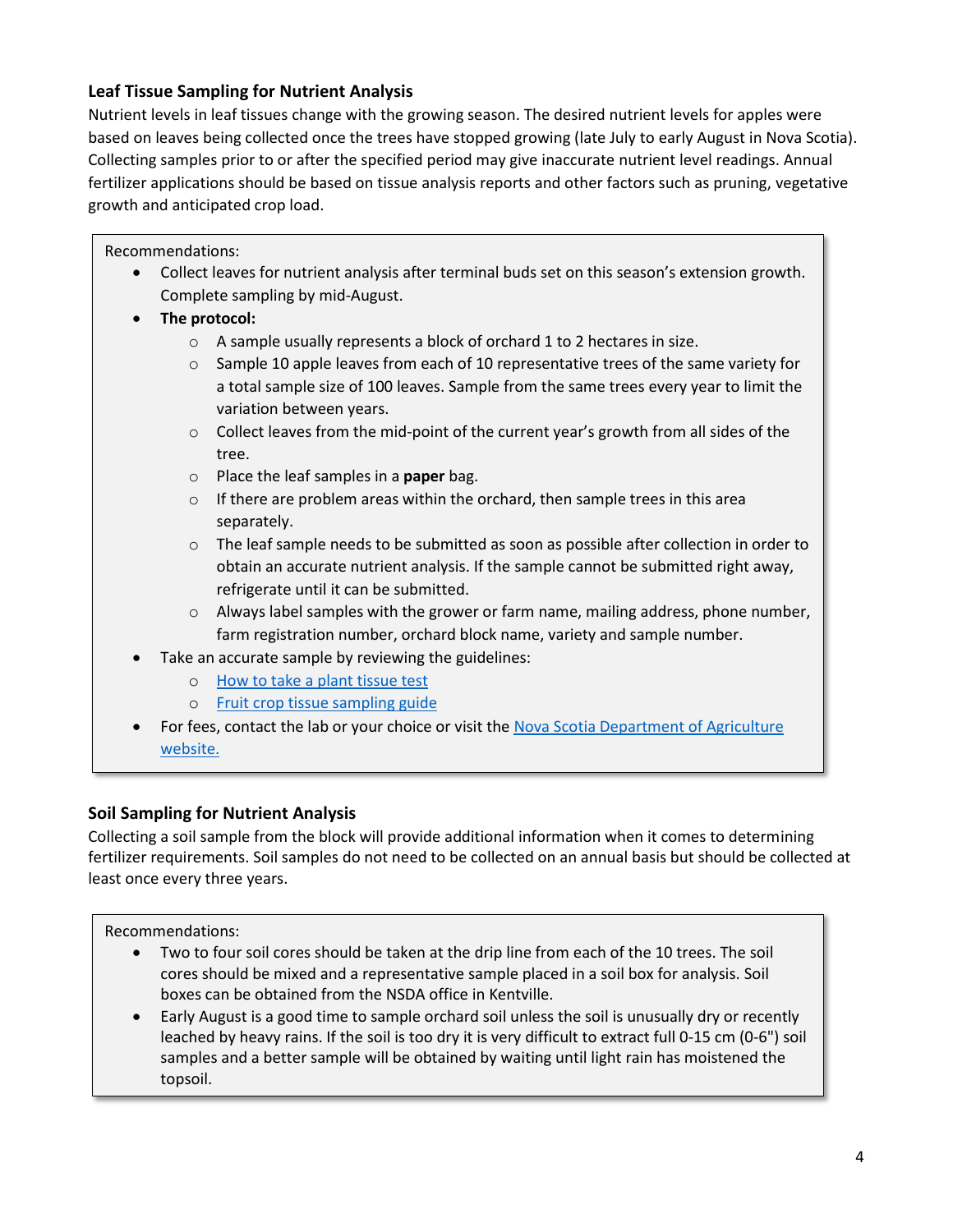### **Summer Pruning**

Terminal buds have set in many bearing orchards and therefore summer pruning can begin. Removing a shoot at this time in the season will not stimulate vegetative growth. The most important objective of summer pruning is to increase light penetration into the canopy to improve fruit colour.

#### Recommendations:

- Summer pruning can help control excessive vegetative growth in orchards with reduced crop load.
- Pruning should only be done when leaves are dry to prevent spreading fire blight. Blocks with a history of severe fire blight pressure could be avoided.
- Sanitizing pruning equipment at periodic intervals is a good practice to eliminate spreading fire blight between blocks.
- Strong uprights that are tipped back will only promote several breaks to occur next spring causing more shading in the canopy. Therefore, completely remove strong uprights.

# <span id="page-4-0"></span>Events & Notices

### **NSFGA Summer Orchard Tour**

Please join us on Thursday, August 2, 2018 when the tour will travel to the east side of the Valley. Come and ride the double-decker Wolfville Magic Winery bus for the whole tour. The final agenda is below:

#### **8:30** – **Stirling Fruit Farms – Coffee and Snacks**

10317 Hwy #1, Wolfville - Parking lot near new farm market

#### **8:30-9:00** – **Introductions and Greetings**

- Phil Schwallier, Michigan State University, will be joining us for the day

#### **9:00** – **Board Buses**

#### **9:15-10:00** – **Canard Orchards**

1489 Hwy #341, Centreville - Nursery trees

#### **10:00** – **Board Buses**

#### **10:15-11:45 – Eisses' Farms**

- 1190 Thorpe Road, Centreville
- Ridging
- Chemical fruitlet thinning trial with Brevis (Metamitron)
- Precision thinning

#### **11:45** – **Board Buses**

#### **12:00-1:15** – **Van Meekeren Farms – Lunch**

237 Thorpe Road, Lakeville - Harvista equipment showcase

#### **1:15-2:45** – **Van Meekeren Farms**

- Cover crop biofumigant an option for replant disease?
- Alleyway cover crops. Can we use them to our advantage?
- Soil pit with Amy Sangster, Perennia

#### **2:45** – **Board Buses**